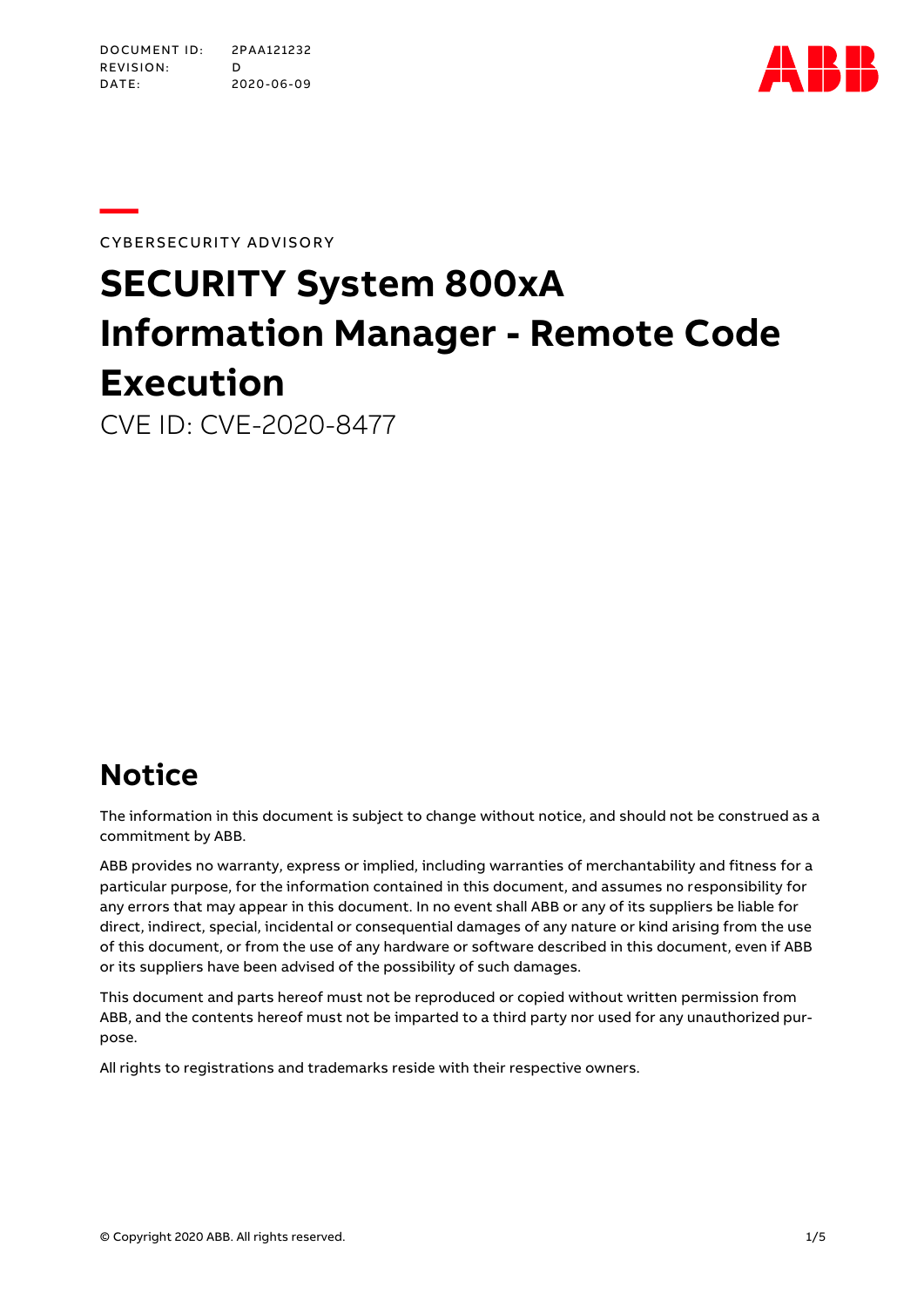# <span id="page-1-0"></span>**Affected products**

System 800xA, Information Manager Versions 5.1, 6.0 (6.0.0 to 6.0.3.3) and 6.1

### **Vulnerability IDs, Product Issue Numbers**

| <b>CVE ID</b> | <b>Product Issue Numbers</b> |  |
|---------------|------------------------------|--|
| CVE-2020-8477 | 800xAINM-OL-5101-016         |  |

# **Summary**

ABB is aware that the Information Manager for System 800xA contains a Remote Code Execution vulnerability which require user attention. An attacker who successfully exploited this vulnerability could insert and run arbitrary code on an Information Manager node (client or server).

# **Vulnerability severity**

The severity assessment has been performed by using the FIRST Common Vulnerability Scoring System (CVSS) v3. The CVSSEnvironmental Score, which can affect the vulnerability severity, is not provided in this advisory since it reflects the potential impact of a vulnerability within the end-user organizations' computing environment; end-user organizations are therefore recommended to analyze their situation and specify the Environmental Score.

| CVSS v3 Base Score:                | 8.8 (High)                                                                                               |
|------------------------------------|----------------------------------------------------------------------------------------------------------|
| CVSS v3 Temporal Score: 8.1 (High) |                                                                                                          |
| CVSS v3 Vector:                    | AV:N/AC:L/PR:N/UI:R/S:U/C:H/I:H/A:H/E:P/RL:W/RC:C                                                        |
| CVSS v3 Link:                      | https://www.first.org/cvss/calculator/3.0#CVSS:3.0/AV:N/AC:L/PR:N<br>/UI:R/S:U/C:H/I:H/A:H/E:P/RL:W/RC:C |
| NVD Summary Link:                  | https://web.nvd.nist.gov/view/vuln/detail?vulnId=CVE-2020-8477                                           |

### **Recommended immediate actions**

The vulnerability is corrected in Information Manager 5.1 Rev E/5.1 FP4 Rev E TC6. ABB recommends customers on the 800xA 5.1 track to install this TC. This TC can be obtained from technical support on request.

This vulnerability is corrected in Information Manager 6.0.3.3 RU1. ABB recommends customers on the 800xA 6.0.3 LTS track to update to System 800xA version 6.0.3.3 and to install RU1 for IM.

The vulnerability is corrected in Information Manager 6.1 RU1. ABB recommends customers on the 800xA6.1 track to install this roll up.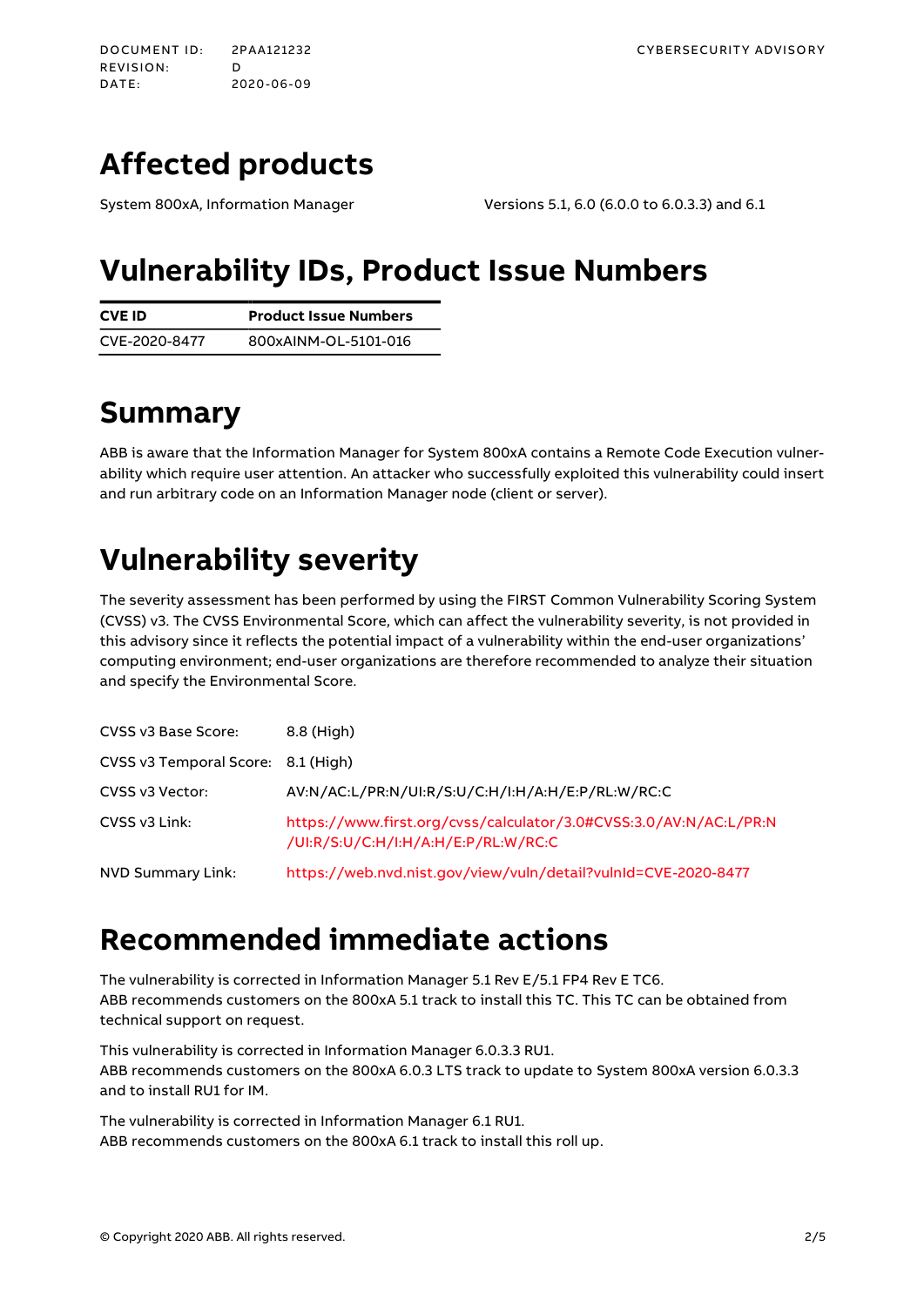DOCUMENT ID: 2PAA121232 CYBERSECURITY ADVISORY REVISION: D<br>DATE: 20 DATE: 2020-06-09

The above-mentioned updates are recommended regardless of whether the previously described manual removal of the vulnerable component has been done or not. The IM rollups for 6.0.3.3 and 6.1 can be downloaded from My ABB/My Control System.

Please note that the vulnerability can be exploited by Remote and Unauthenticated users, so customers are recommended to ensure that only authorized persons have access to plant assets and network and that web browsing from system nodes to external networks is restricted, especially from an IM node.

Check that the usage of the Access Enable key in AC800M HIand the configured access level of SIL variables corresponds to the risk analysis. See the FAQ "Can [functional](#page-3-0) safety be affected by an exploit of this [vulnerability?](#page-3-0)" [below.](#page-3-0)

### **Vulnerability details**

An attacker who successfully exploited the vulnerability in the IM node (client or server), will be able to run arbitrary code. Successful exploitation of this vulnerability requires luring a user (on a host with the vulnerable IM component installed) to access a malicious website, that instructs the user's browser to load the vulnerable component, before passing it malicious input.

This could cause the Display Services functionality to stop, but it could also cause other system functionality to stop or to malfunction.

### **Mitigating factors**

Successful exploitation of this vulnerability requires luring a user to a malicious website, so the primary mitigation is to restrict web browsing from IM nodes to external networks, e.g. by blocking this in a network firewall.

Recommended baseline security practices and firewall configurations can help protect a network and its attached devices from attacks that originate from outside the network. For example, common practices are for process control systems to be physically protected from direct access by unauthorized personnel, have no direct connections to the internet, and are separated from other networks by means of a firewall system that has a minimal number of ports exposed, and others that must be evaluated case by case.

Process control and automation systems should not be used for general business functions (e,g. internet browsing, email, etc.) which are not critical industrial processes. Portable computers and removable storage media should be carefully scanned for viruses before they are connected to a control system.

Recommended practices include that process control systems are physically protected, have no direct connections to the Internet, and are separated from other networks by means of a firewall system that has a minimal number of ports exposed.

### **Workarounds**

No work arounds exist. Please refer the "Recommended Immediate Actions" Section.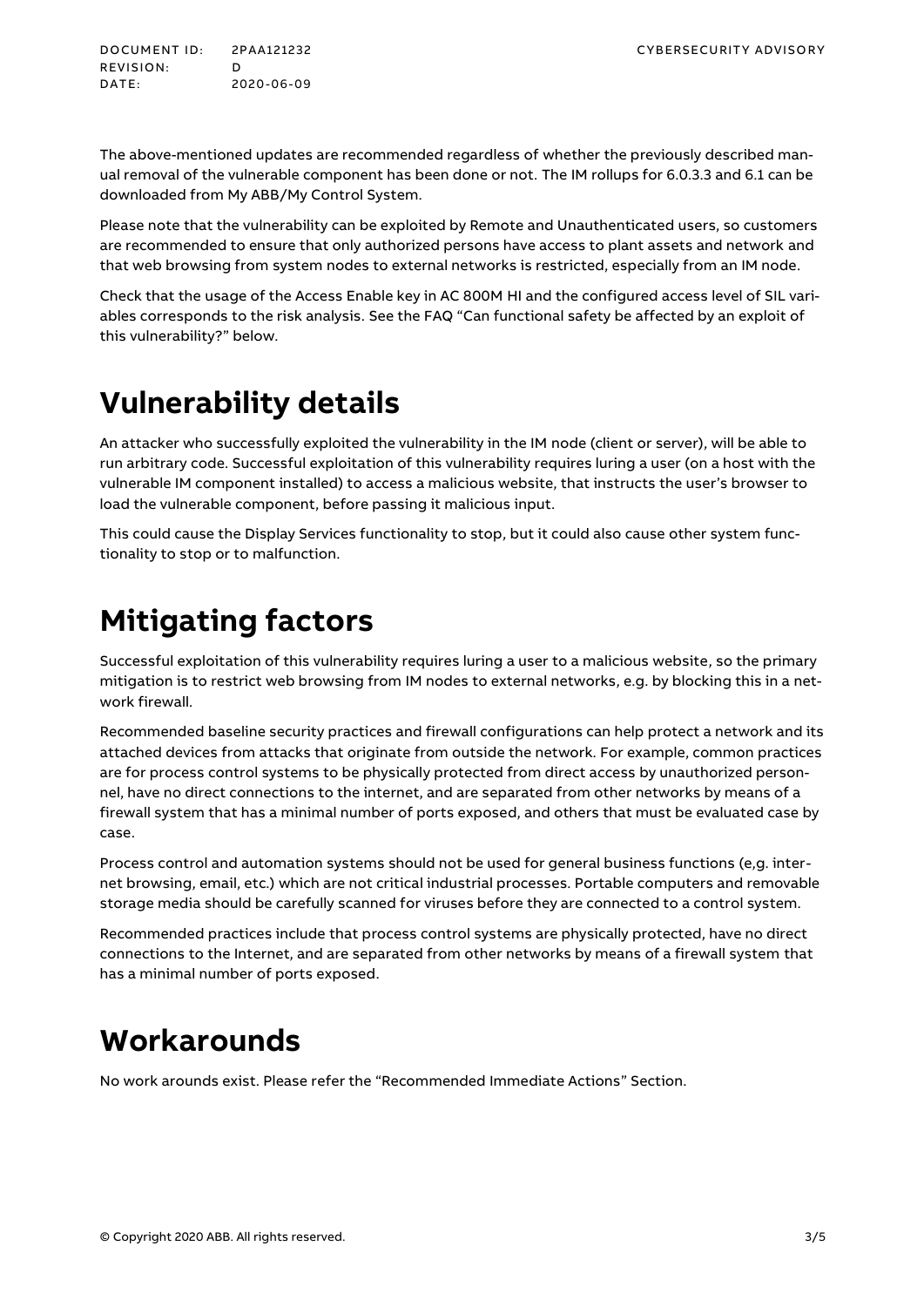# <span id="page-3-0"></span>**Frequently asked questions**

#### **What is the scope of the vulnerability?**

An attacker who successfully exploited this vulnerability could execute arbitrary code in the IM server.

#### **What causes the vulnerability?**

This is caused due to a component in 800xA Information Manager which does not properly validate input data. Moreover, this component should not have been included in the product delivery.

#### **What is the Information Manager?**

Information Management functionality includes History Services for collection, online and offline storage, consolidation, and retrieval for process/lab data, alarms/events, and reports.

#### **What might an attacker use the vulnerability to do?**

An attacker who successfully exploited this vulnerability could execute arbitrary code.

#### **Can functional safety be affected by an exploit of this vulnerability?**

Under certain conditions exploits of this vulnerability may affect the integrity of safety functions in System 800xA. This is however prevented if the Access Enable key in the AC800MHIis turned Off ("disabled") and Access Level for the variables in the safety applications are configured to "Read Only" or "Confirm and Access Enable" (see 3BNP004865\* AC 800M High Integrity Safety Manual for more information regarding SIL Access Control and Confirmed Write Support).

With other configurations exploits of this vulnerability may affect the integrity of safety functions in System 800xA. This risk is then best avoided by following the advice in section "[Recommended](#page-1-0) [immediate](#page-1-0) actions" [above.](#page-1-0)

It can be noted that creating malware that exploits this vulnerability and affects the integrity of a safety function will involve a substantial amount of intricate reverse engineering to circumvent the existing safety measures in AC 800M HI.

#### **How could an attacker exploit the vulnerability?**

An attacker could try to exploit this vulnerability by luring a user (on a host with the vulnerable IM component installed) to access a malicious website, that instructs the user's browser to load the vulnerable component, before passing it malicious input.

#### **Could the vulnerability be exploited remotely?**

Yes, an attacker that manages to lure a user to navigate to a remote webserver with malicious content could exploit this vulnerability.

#### **What does the update do?**

The Information Manager rollups 6.0.3.3 RU1 and 6.1 RU1 removes the vulnerable component which is not needed by the product. Information Manager 5.1 Rev E/5.1 FP4 Rev E TC6 replaces the vulnerable component with a non-vulnerable component.